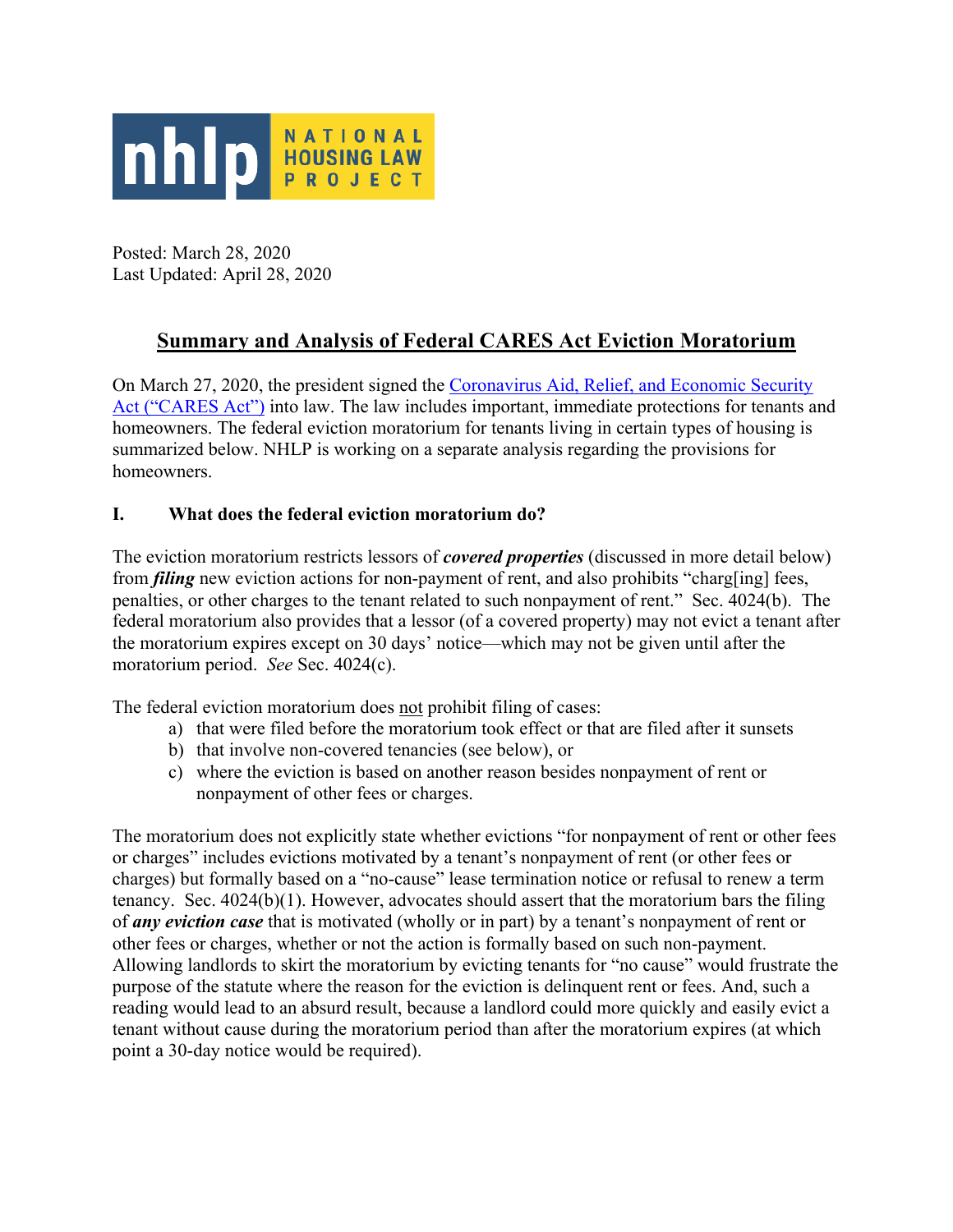For cases that are not barred (or not clearly barred) by the federal moratorium, advocates should next check to see whether any state or local eviction moratorium protects the client. Advocates should also check to see if any state or local moratorium provides more expansive protections than provided by the federal moratorium.

#### **II. What types of housing are covered by the federal eviction moratorium?**

The eviction moratorium applies to "covered dwellings," which includes those dwellings on or in "covered properties." Sec. 4024(a). The Act defines a "covered property" as a property that: (1) participates in a "covered housing program" as defined by the Violence Against Women Act (VAWA) (as amended through the 2013 reauthorization); (2) participates in the "rural housing voucher program under section 542 of the Housing Act of 1949"; (3) has a federally backed mortgage loan; or (4) has a federally backed multifamily mortgage loan. *See* Sec. 4024(a)(2).

More discussion about each of these categories follows.

### **A. VAWA Covered Housing Programs**

The eviction moratorium extends to federal housing rental programs covered by VAWA (34 U.S.C. § 12491(a)). The moratorium itself does not impact VAWA housing protections, but referencing the VAWA statute was presumably a quick way to extend coverage to most federally assisted rental housing programs. VAWA-covered housing programs include the following<sup>1</sup>:

#### **Department of Housing and Urban Development (HUD)2**

- Public housing (42 U.S.C. § 1437d)
- Section 8 Housing Choice Voucher program  $(42 \text{ U.S.C.} \S 1437f)^3$
- Section 8 project-based housing (42 U.S.C. § 1437f)
- Section 202 housing for the elderly  $(12 \text{ U.S.C.} \S 1701q)^4$
- Section 811 housing for people with disabilities (42 U.S.C. § 8013)
- Section 236 multifamily rental housing  $(12 \text{ U.S.C.} \& 1715z-1)$
- Section 221(d)(3) Below Market Interest Rate (BMIR) housing (12 U.S.C. § 1715*1*(d))
- HOME (42 U.S.C.  $\S$  12741 et seq.)
- Housing Opportunities for Persons with AIDS (HOPWA) (42 U.S.C. § 12901, et seq.)

<sup>1</sup> Each program includes its corresponding statutory cite for the reader's convenience when reading the VAWA statute at 34 U.S.C. § 12491(a).

<sup>&</sup>lt;sup>2</sup> Note that the Housing Trust Fund (HTF) is not covered by the VAWA statute, even though HUD did use its rulemaking authority to cover HTF. *See e.g.*, Violence Against Women Reauthorization Act of 2013: Implementation in HUD Housing Programs, Final Rule, 81 Fed. Reg. 80,724, 80,732 (Nov. 16, 2016).

<sup>&</sup>lt;sup>3</sup> The Veterans Affairs Supportive Housing (VASH) Voucher Program (featuring Housing Choice Voucher rental assistance with supportive services for veterans experiencing homelessness) is covered by VAWA and thus is covered by the eviction moratorium. VAWA 2013 covers "the programs under sections 1437d and 1437f of Title 42," and the VASH program is included at 42 U.S.C § 1437f(o)19.

<sup>4</sup> Note that, under HUD's interpretation, Section 202 Direct Loan properties without Section 8 contracts are not covered by VAWA housing protections. *See e.g.*, 81 Fed. Reg. at 80,732-33.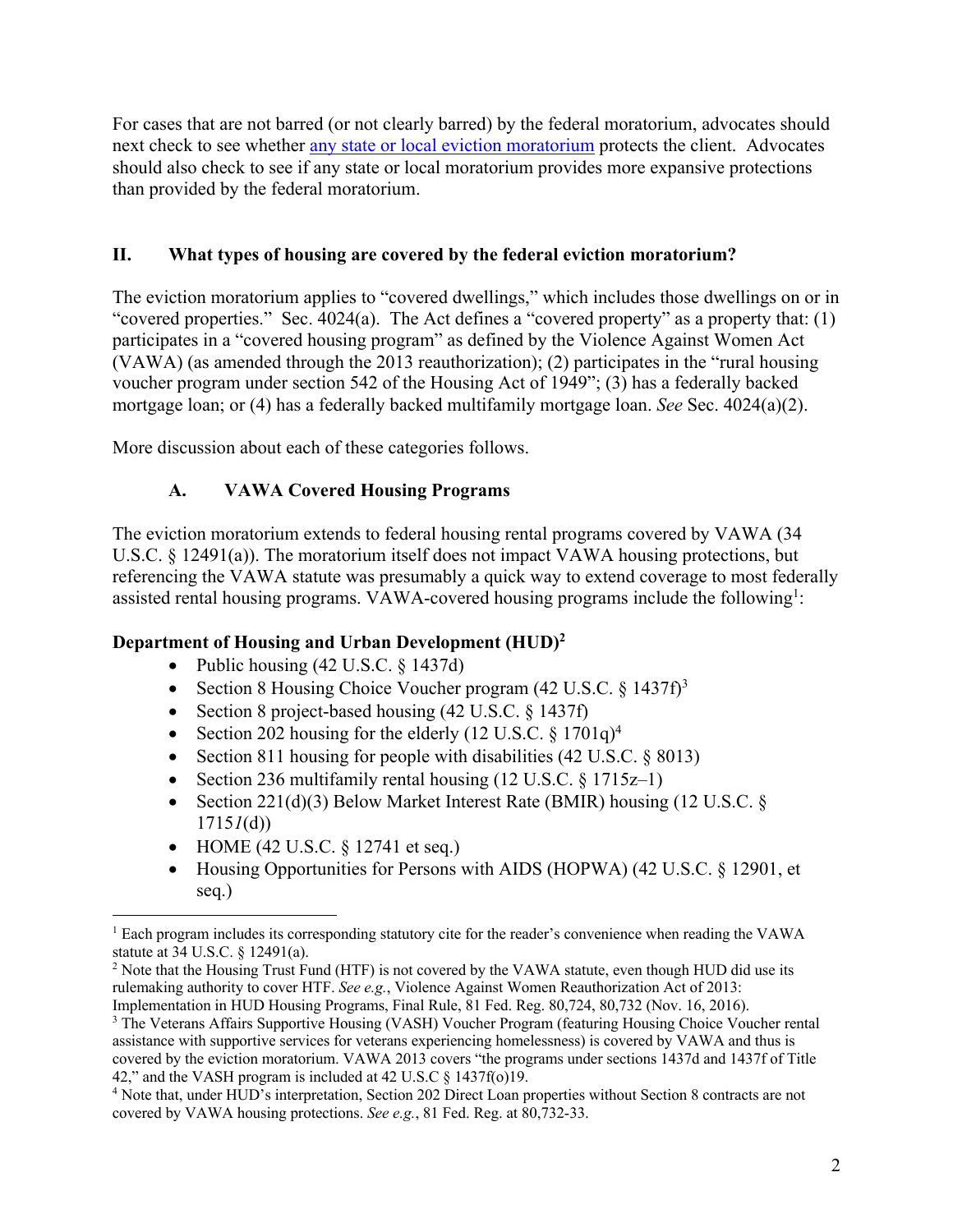• McKinney-Vento Act homelessness programs (42 U.S.C. § 11360, et seq.)<sup>5</sup>

### **Department of Agriculture**

- Section 515 Rural Rental Housing (42 U.S.C. § 1485)
- Sections 514 and 516 Farm Labor Housing (42 U.S.C. §§ 1484, 1486)
- Section 533 Housing Preservation Grants (42 U.S.C. § 1490m)
- Section 538 multifamily rental housing (42 U.S.C. § 1490p-2)

### **Department of Treasury**

• Low-Income Housing Tax Credit (LIHTC)  $(26 \text{ U.S.C.} \S 42)^6$ 

For programs that fund units (rather than tenant-based subsidies), advocates can use resources such as the National Low-Income Housing Coalition's searchable map and database of affordable properties covered by federal eviction moratoriums to determine what type of housing a client is living in.

## **B. Rural Housing Voucher Program**

The evictions moratorium also extends to "the rural housing voucher program under section 542 of the Housing Act of 1949 (42 U.S.C. 1490r)." Sec. 4024(a)(2)(A)(ii). The separate inclusion of this program was necessary because the Rural Housing Voucher Program was omitted from the covered housing programs in the 2013 VAWA reauthorization statute.

## **C. Properties with federally backed mortgage loans (1-4 units)**

Federally backed mortgage loans are defined to include loans secured by any lien on residential properties having 1-4 units and that are "made in whole or in part, or insured, guaranteed, supplemented, or assisted in any way, by any officer or agency of the Federal Government or under or in connection with a housing or urban development program administered by [HUD] or a housing or related program administered by any other such officer or agency, or is purchased or securitized by the Federal Home Loan Mortgage Corporation or the Federal National Mortgage Association." Sec. 4024(a)(4). Note that there is a differently worded definition of the term "federally backed mortgage loan" in Sec. 4022(a)(2) of the Act where the term is defined in terms of a finite list of federal agencies and loan programs<sup>7</sup> in contrast to the more sweeping

<sup>5</sup> Due to what is presumably a drafting error in the VAWA 2013 statute, the VAWA statutory text at 34 U.S.C. § 12491(a)(3)(D) does not refer to a specific program, as there is no program at "subtitle A of title IV of the McKinney-Vento Homeless Assistance Act." However, HUD concluded in 2013 that "it was Congress's intent to include the programs found elsewhere in title IV, which include the Emergency Solutions Grants program, the Continuum of Care program, and the Rural Housing Assistance Stability program." The Violence Against Women Reauthorization Act of 2013: Overview of Applicability to HUD Programs, Notice, 78 Fed. Reg. 47,717, 47,719 n.4 (Aug. 6, 2013).

 $6$  Note that the LIHTC (26 U.S.C.  $\S$  42) is distinct from the Historic Tax Credit (HTC) (26 U.S.C.  $\S$  47). The HTC, on its own, is not covered by VAWA.

<sup>&</sup>lt;sup>7</sup> The definition in Sec.  $4022(a)(2)$  -- which applies to the provisions in the Act regarding payment relief and a foreclosure moratorium for homeowners -- includes all loans that are owned, insured or guaranteed by one of the following entities: HUD (including Federal Housing Administration loans, reverse mortgages and certain loans